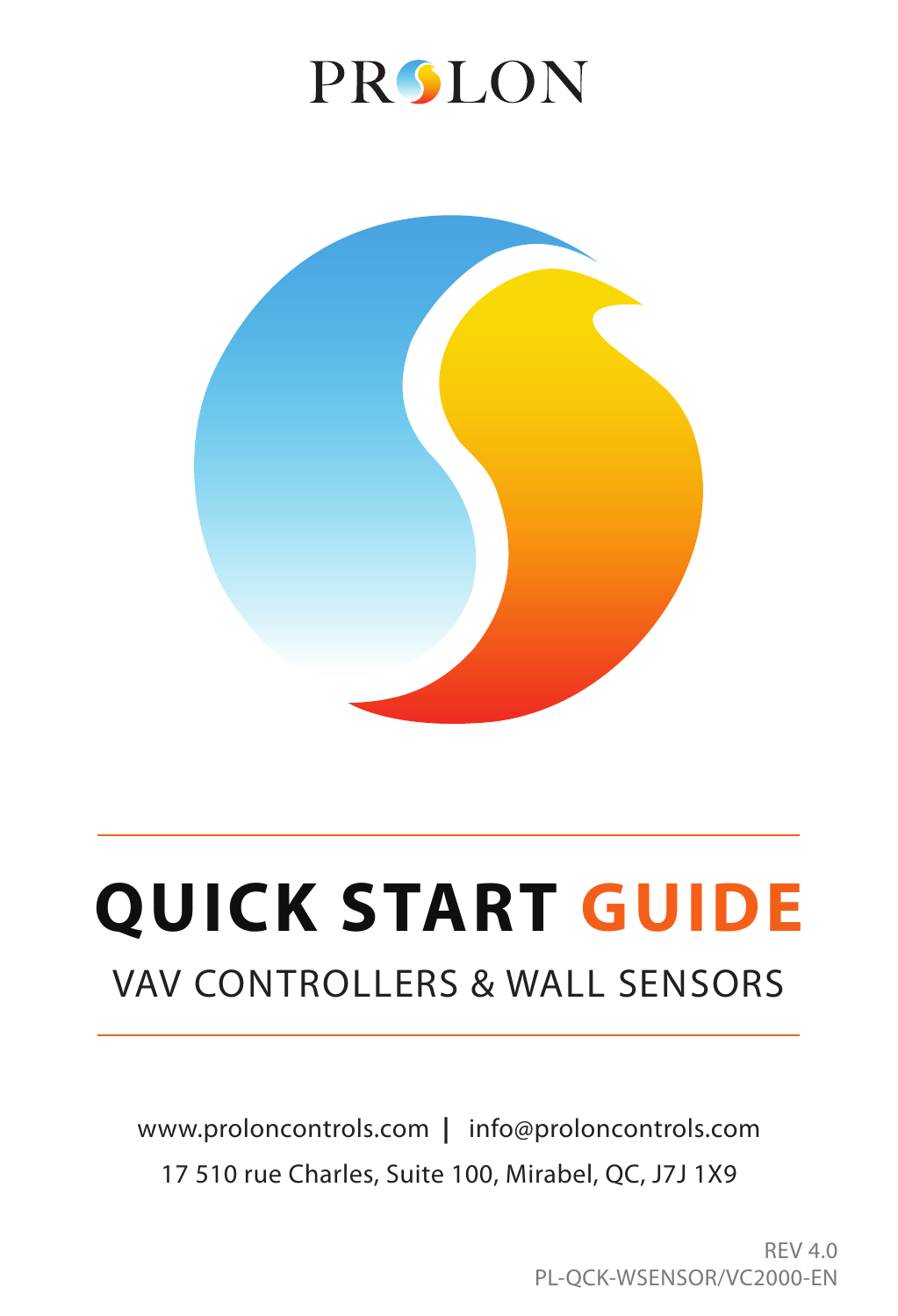# **Table of Contents**

*© Copyright 2021 Prolon. All rights reserved.*

*No part of this document may be photocopied or reproduced by any means, or translated to another language without prior written consent of Prolon. All specifications are nominal and may change as design improvements are introduced. Prolon shall not be liable for damages resulting from misapplication or misuse of its products. All trademarks are the property of their respective owners.*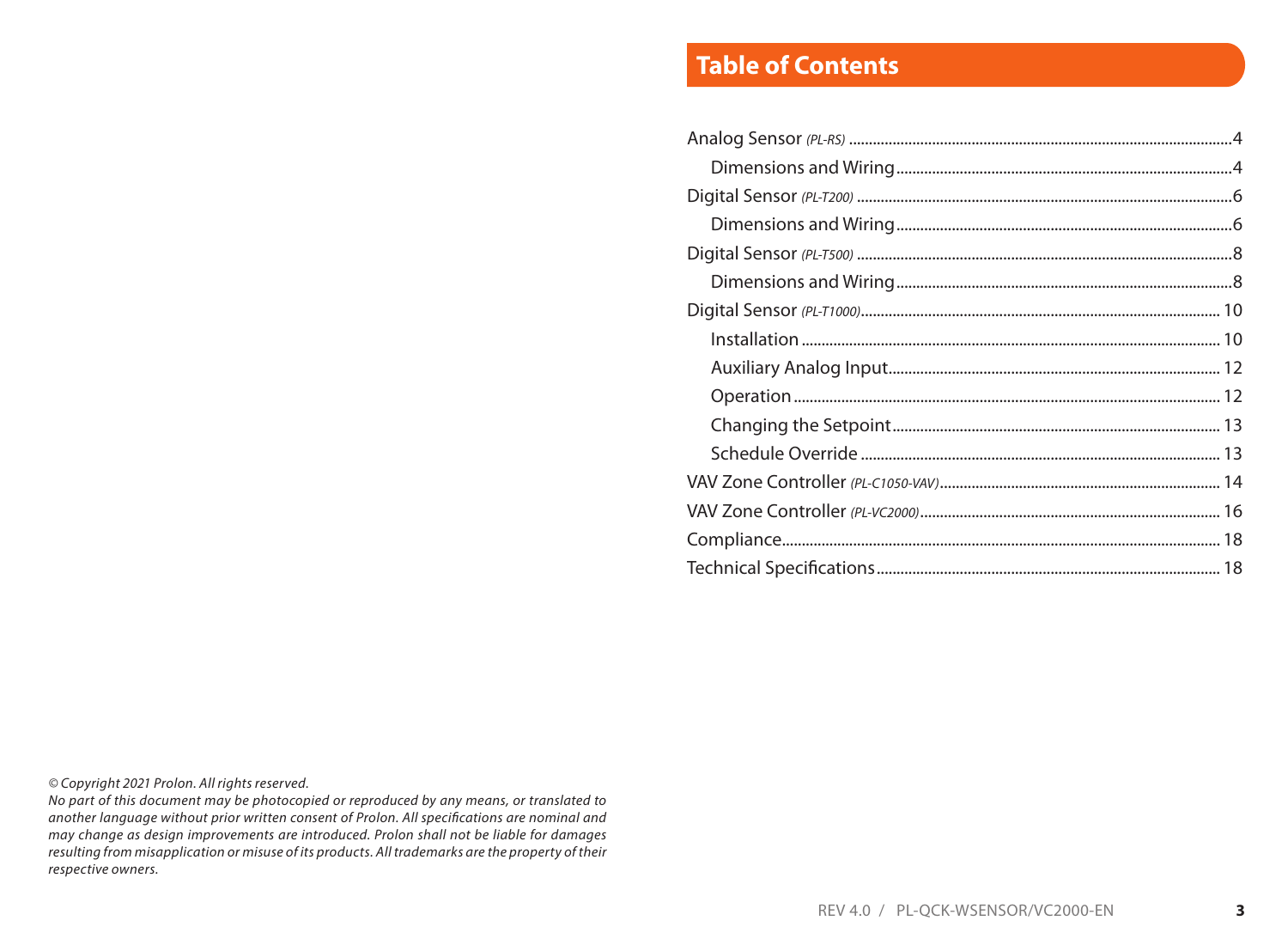# **Analog Sensor** *(PL-RS)*

## **Dimensions and Wiring**





## **Temperature table (thermistor: 10K Type 3)**

| Fahrenheit     | 41    | 50    | 59    | 68    | 77    | 86   | 95   | 104  |
|----------------|-------|-------|-------|-------|-------|------|------|------|
| <b>Celsius</b> |       | 10    | 15    | 20    | 25    | 30   | 35   | 40   |
| Ohms           | 25395 | 19903 | 15714 | 12493 | 10000 | 8056 | 6530 | 5324 |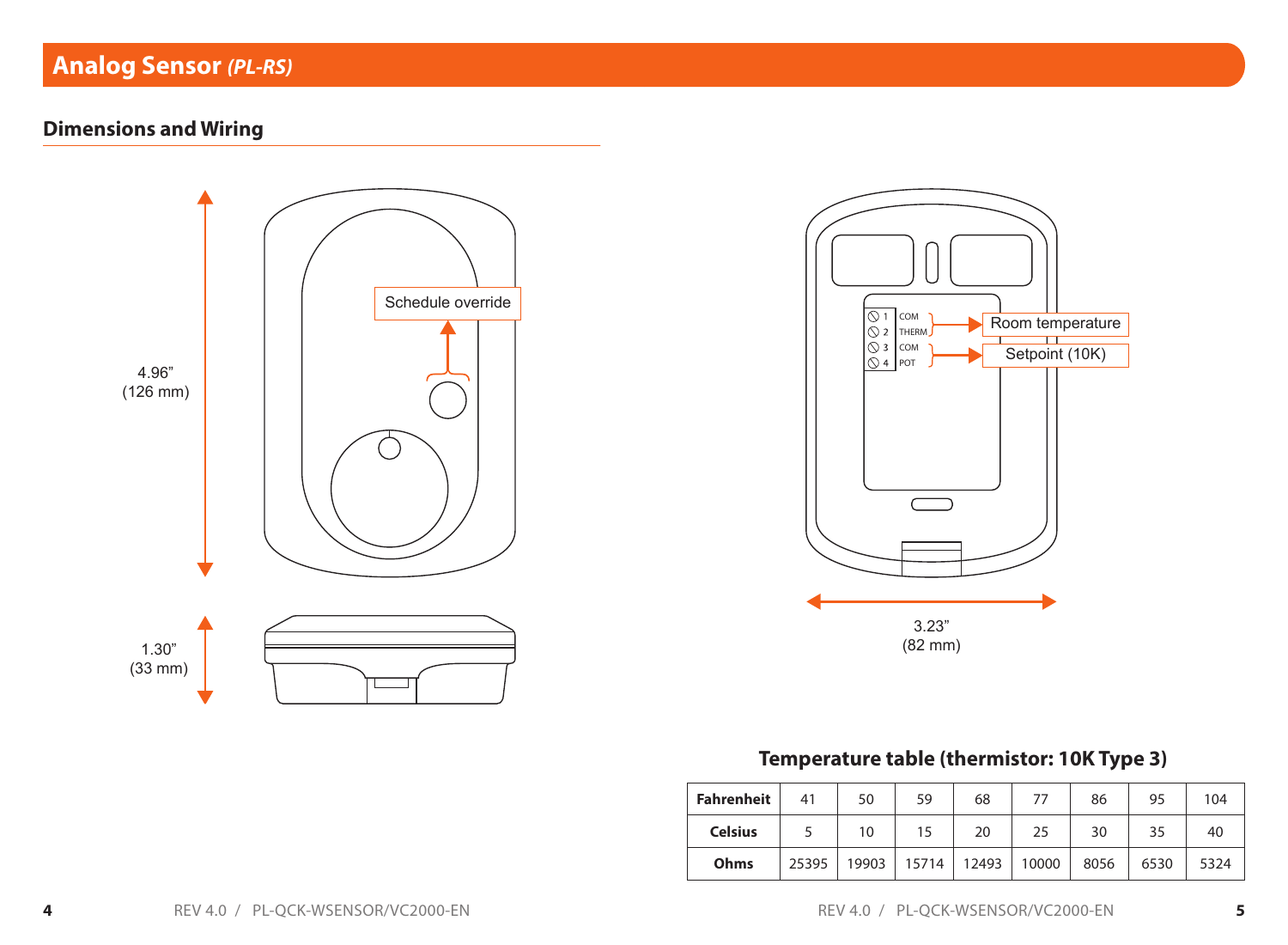## **Dimensions and Wiring**



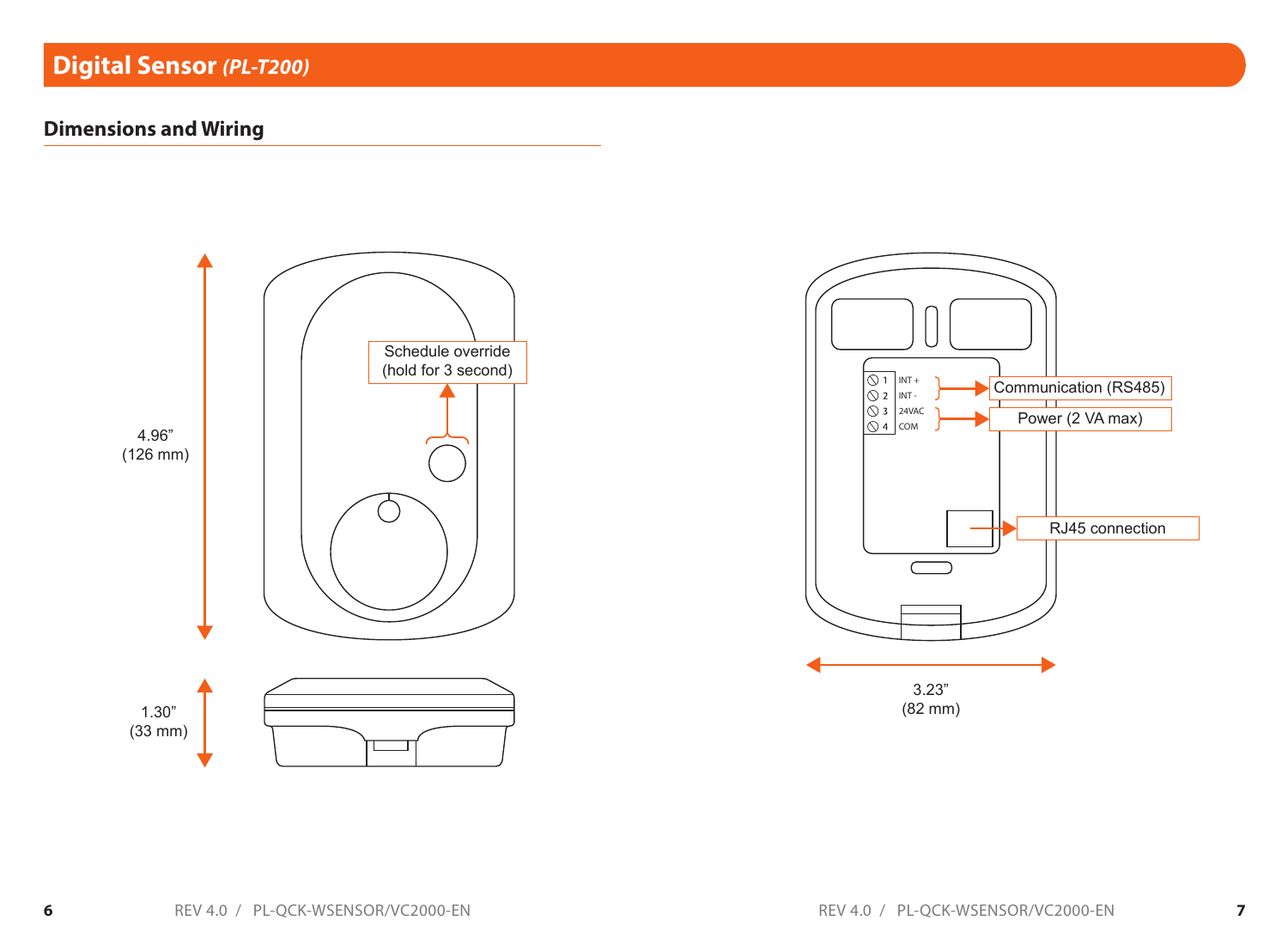## **Dimensions and Wiring**



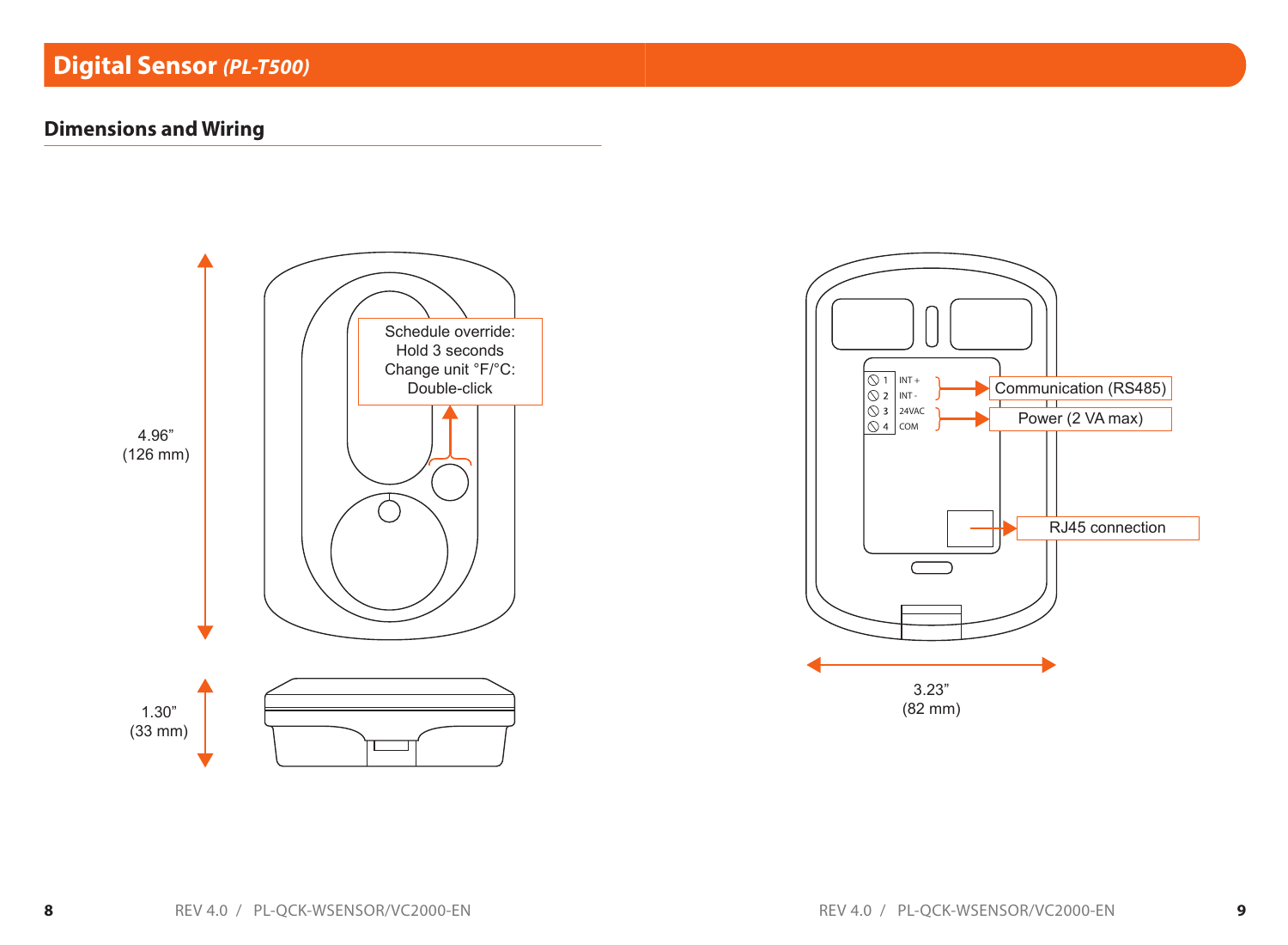# **Digital Sensor** *(PL-T1000)*

## **Installation**

- **1.** Open casing to remove back cover by pushing on the tab located underneath the thermostat. (See Figure 1)
- **2.** Pull wire(s) throught central hole of back cover.
- **3.** Screw in the back cover to the wall.
- **4.** Connect wires:
	- If using twisted pair wires:
		- Pull out screw terminal block.
		- Remove 1 cm insulation from each wire.
		- Connect the wires to the terminal blocks and reconnect the terminal blocks. (See Figure 2)
	- **•** If using CAT5 cable:
		- Plug the cable into the RJ45 jack of the T1000 (if CAT5 cable is opened at the controller, refer to Figure 3 for pinout of the T1000's RJ45 jack).

**5.** Reconnect top cover.

**IMPORTANT!** Do not install the thermostat under the following conditions:

- **•** Any location exposed to direct sunlight.
- **•** On an outside wall.
- **•** Near an air dischatge grill.
- **•** In a location where vertical sir circulation is retricted.
- **•** Near a dimmer switch.



**Figure 1**





**Figure 3**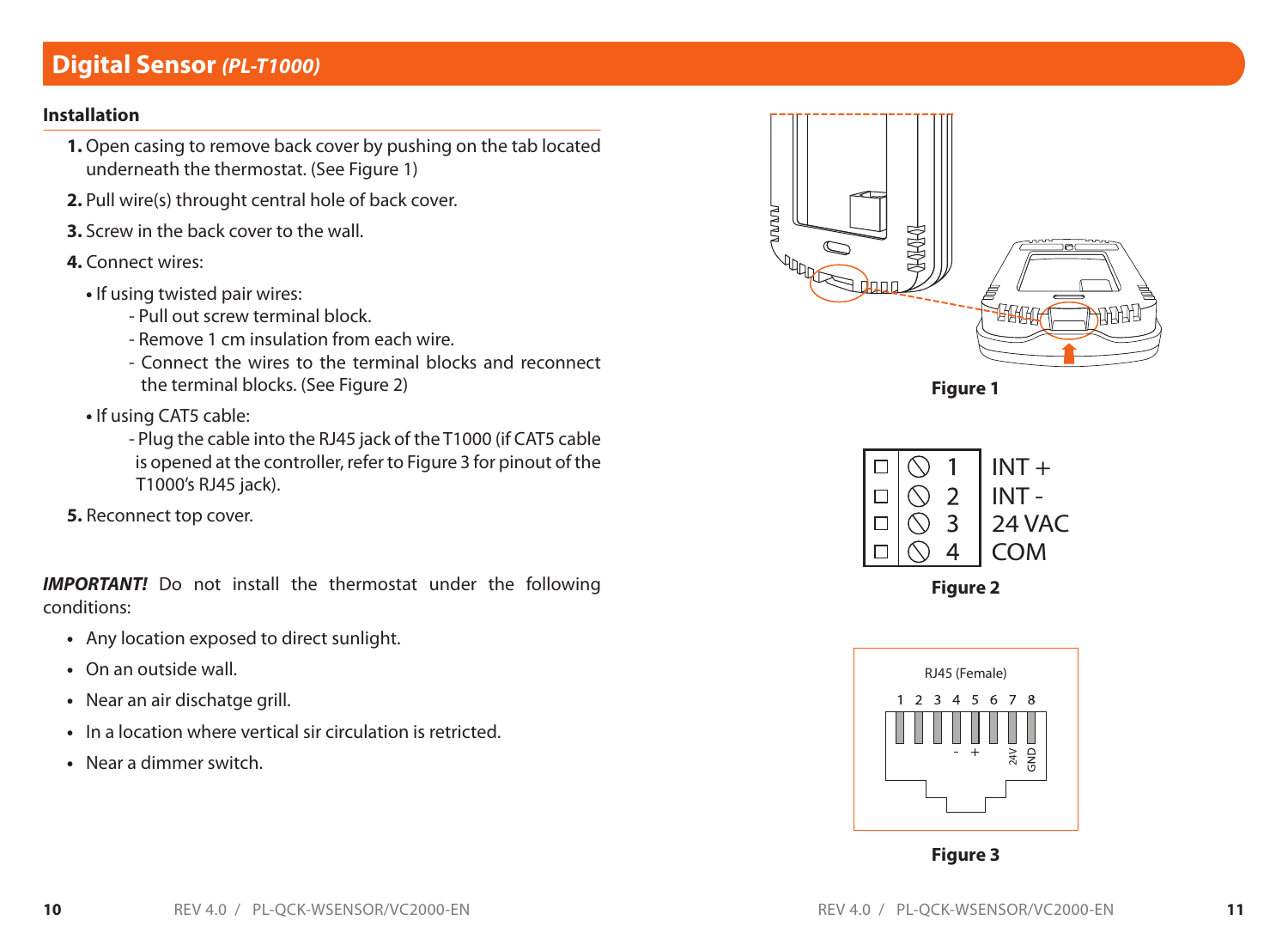## **Digital Sensor** *(PL-T1000)*

## **Auxiliary Analog Input**

The T1000 has auxiliary analog input which can be used to connect another thermistor. The T1000 can be configured to use this alternate temperature reading for a variety of functions, including temperature averaging or radiant floor slab temperature. The alternate thermistor (10K $\Omega$  type 3) can be connected to the auxiliary input using the "AUX IN" and "COM" pins. (See figure below)



**Analog Input**

#### **Operation**

The T1000 is controlled using the circular touch pad on the bottom half of the thermostat. The touch pad uses capacitive sensing technology to detect finger proximity. There are no moving parts to push or rotate. The T1000 is controlled using simple scrolling, tapping or holding motions, performed around the circle of the touch pad. The center of the circle is unused.



### **Changing the Setpoint**



#### **Schedule Override**

The First, go to the Setpoint screen.

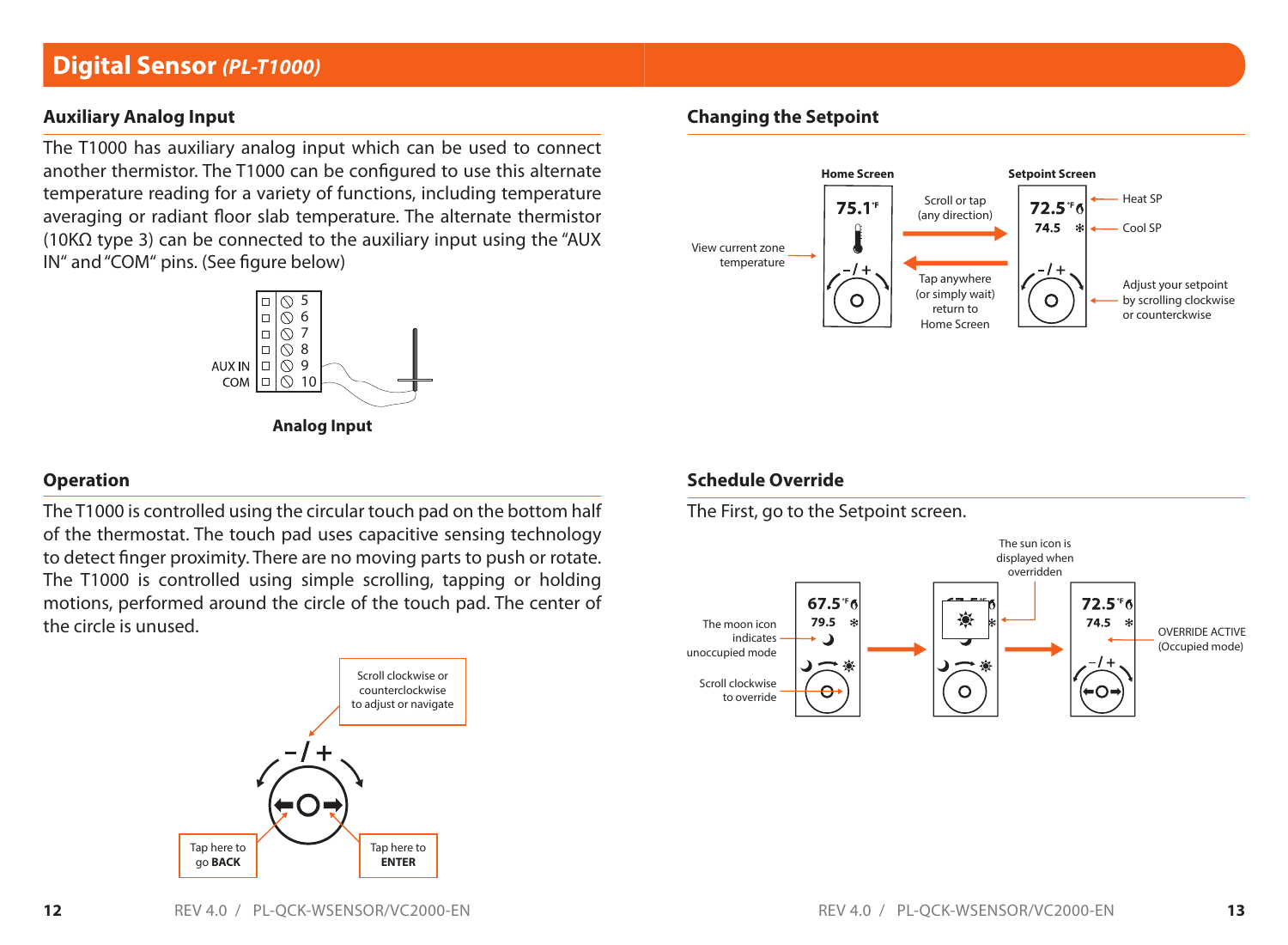



*-4 to 122 °F (-20 to 50 °C) Non-condensing*

*cULus Listed; UL 916 Energy Management Equipment, File E364757, Vol.1*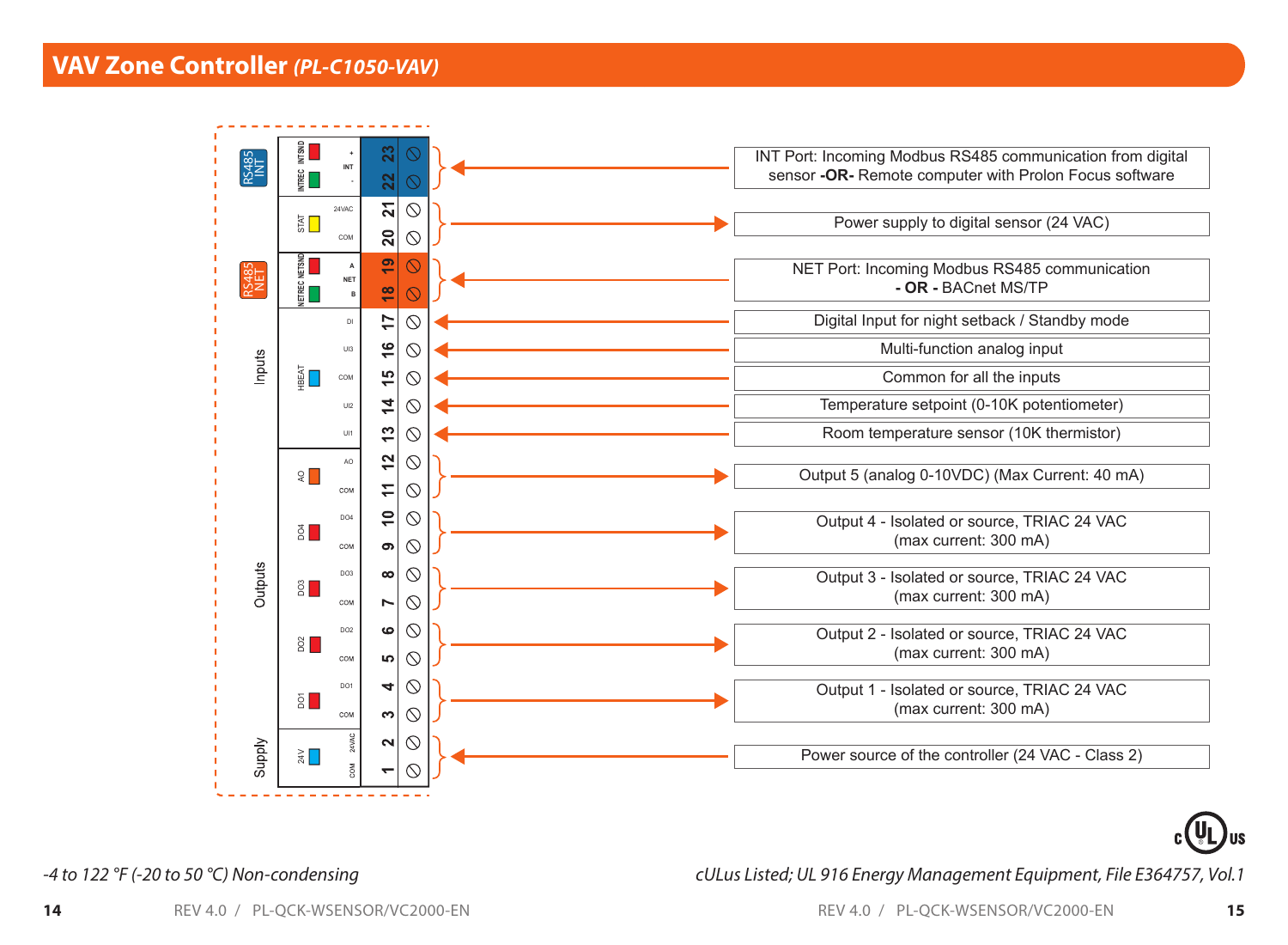



*32-122 °F (0-50 °C) Non-condensing*

*cULus Listed; UL 916 Energy Management Equipment, File E364757, Vol.1*